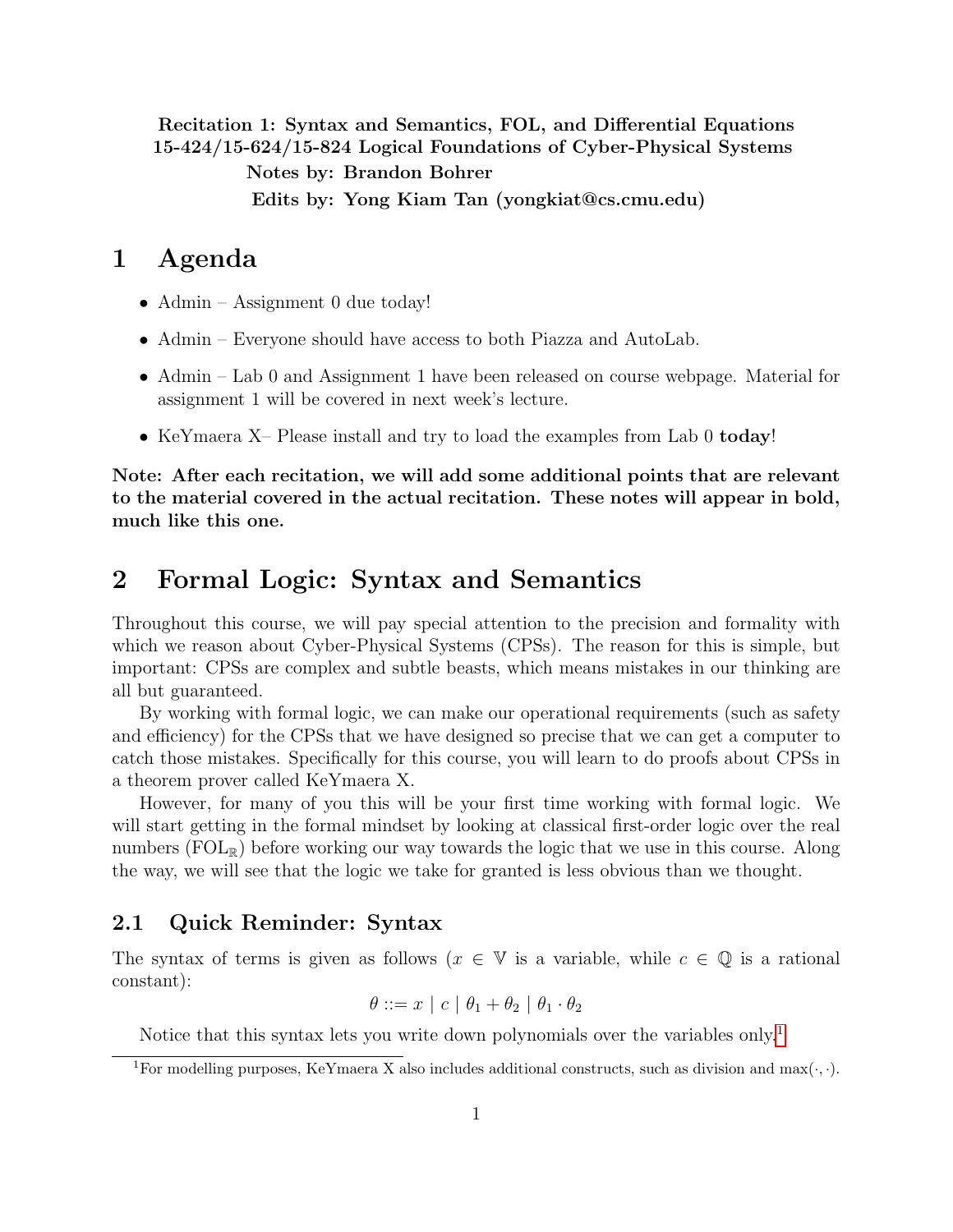The syntax of formulas in FOLRis given as follows, where  $\sim$  is a comparison operator  $\neq, =, \geq, >, <, \leq.$ 

| Propositional Connections                                                                                                                                                 | First-order Connections |
|---------------------------------------------------------------------------------------------------------------------------------------------------------------------------|-------------------------|
| $\phi ::= \theta_1 \sim \theta_2 \mid \phi_1 \wedge \phi_2 \mid \phi_1 \vee \phi_2 \mid \phi_1 \rightarrow \phi_2 \mid \phi_1 \leftrightarrow \phi_2 \mid \neg \phi \mid$ | First-order Connections |

### <span id="page-1-0"></span>2.2 History: Motivating Semantics

Note: We did not cover the historical stuff in recitation. Our exploration starts with one of the great wars of the 1940's: Syntax vs. Semantics. Since the beginning of the 20th century, logicians had preoccupied themselves with using formal logic to place mathematics on a solid foundation. For decades, they followed what is known as the sacred approach, where syntax (i.e. the way we write things down) is considered the most fundamental part of logic. When we define the syntax, we also define proof rules for manipulating the syntax, and we prove theorems by manipulating the syntax according to our rules. Any step that follows the rules is considered *justified*. For example, if we know that  $P$  is true and  $Q$  is true, we say that  $P \wedge Q$  is true simply because that's how we defined the connective  $\wedge$  to work.

Starting in the 1940's, Alfred Tarski spearheaded what is known as the *blasphemous* approach. We too are blasphemers, and will follow Tarski's approach in this course. Like Tarski, we believe that a proof cannot be justified simply by saying it follows the rules, but rather the rules too must be justified:

1. What if the rules and syntax don't mean what we think they mean? For example, I could have chosen  $\phi \vee \psi$  to mean " $\phi$  and  $\psi$  are both true". Such a definition of logic would be completely self-consistent, but utterly useless because you won't understand what I mean when I write down  $\phi \vee \psi$ : it doesn't agree with your intuition about  $\vee$ .

To drive this home, here's an exercise for everyone: Exercise 1:

Poll: Is the following formula true?  $x \leq 0 \vee x \geq 1$ 

Answer: This question does not really make sense.

The answer depends not just on the value of x but on the meaning of the word all. If all means all real numbers (which it generally does in this class), then the statement is not valid (we can pick  $x = 0.5$  to make it false), but if all means all integers it would be true! This is why, as mathemeticians, we must be extremely careful with our words: our answers depend on it!

2. How do know that all things we can prove true actually should be true? There are many propositions that clearly *should* be false, such as  $5 < 0$ . We need to convince ourselves that we didn't give ourselves a way to prove that these obviously false propositions are true. Otherwise our idea of "true" would be quite illogical.

Questions 1 and 2 are both real issues for CPS. If I tell you that your car is safe, I need to be able to tell you what that statement really means. If I write a proof that says your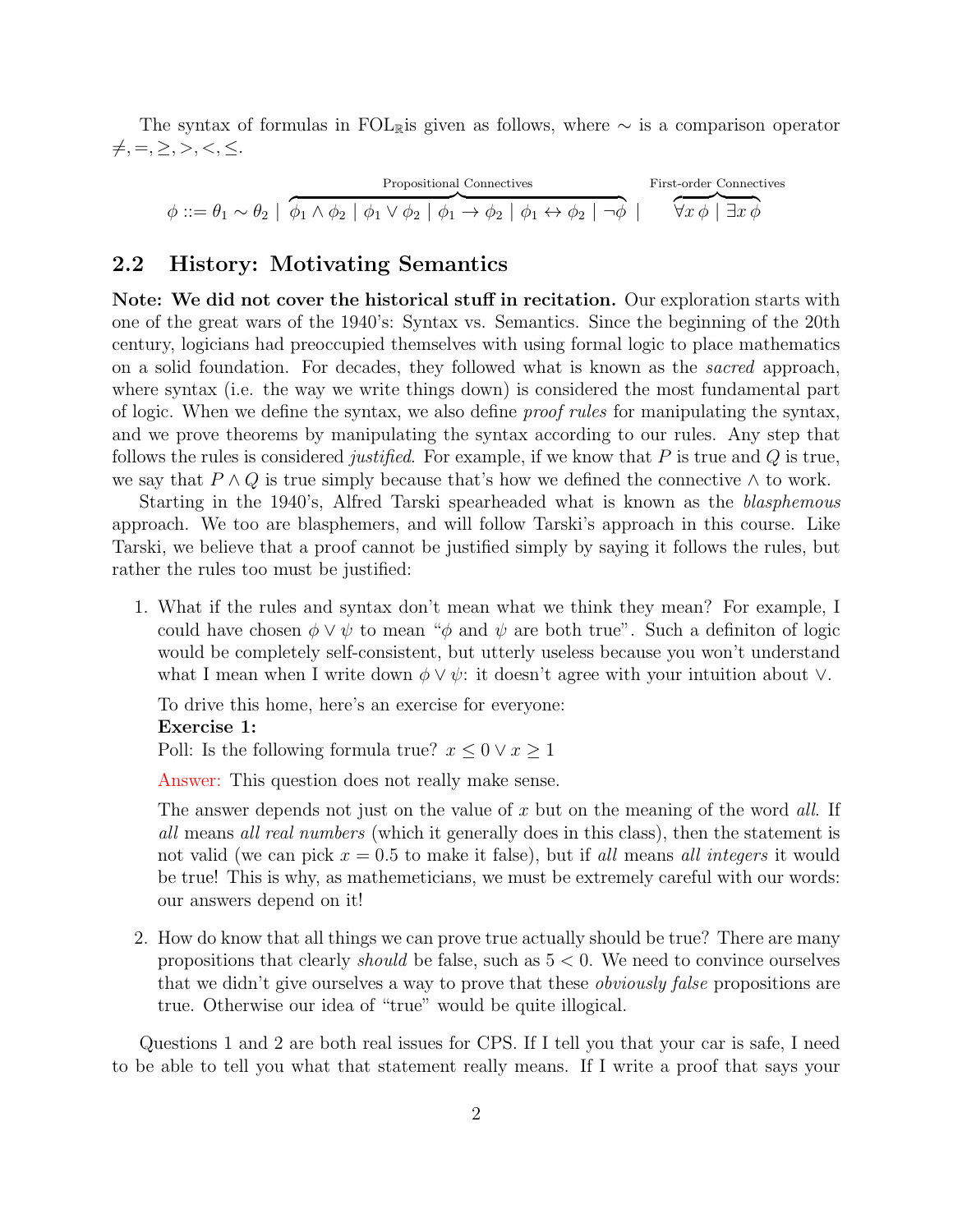car is safe, that statement had better be true. For this reason we follow in the footsteps of Tarski. The question remains: How?

## 2.3 Solution: Denotational (Tarskian) Semantics

Tarski's solution to the above problems is denotational semantics. If we wish to understand what terms and formulas mean, we define *denotation/interpretation* functions which takes in the syntax of a term/formula and gives us its meaning compositionally in terms of mathematical constructs whose meaning is already well-understood. This answers Questions 1 and 2 from Section [2.2:](#page-1-0)

- 1. If you give me a formula, I can now explain it in terms of mathematics you already understand (or if you don't understand it yet, you can learn it from other mathematicians).
- 2. I now have a new way to define what "true" means, independent of the proof rules I picked. Instead of just justifying my proof by "it follows the rules", I can now justify the *rules* themselves by saying "Everything you can prove is really true". This property is called soundness, and we will cover it more later.

What do the denotational semantic functions look like for first-order logic? Let us first motivate the types of these functions:

Note: In recitation, we used *State* for the set of all states rather than  $S$ , and  $Var$ for the set of all variables rather than  $V$ . This just makes it easier to write on the board.

• A state  $\omega \in \mathcal{S}$  is a function assigning real values to each variable:

$$
\omega:\mathbb{V}\to\mathbb{R}
$$

Here,  $S$  is the set of all states.

• Say we have a term  $\theta$ , like  $xy + 1$ . We want the meaning of a term to be a real number  $r \in \mathbb{R}$ . It is easy to give a real number meaning to the sub-term 1, but how could we assign a real value to  $xy$  without even knowing what values  $x, y$  should take?

Thus, the meaning (value) of a term  $\theta$  depends on a given state  $\omega \in \mathcal{S}$ , which assigns values to the variables.

For example if  $\omega_1 = \{x \mapsto 2, y \mapsto 1\}$  then  $\omega_1[\![\theta]\!] = 3$ , but in state  $\omega_2 = \{x \mapsto 0, y \mapsto 1\}$ then  $\omega_2[\![\theta]\!]=1$ .

Formally, the denotation function for a term takes a term and a state and returns a real, i.e., it has the following type:

$$
[\![\cdot]\!] : \mathbf{Term} \to \mathcal{S} \to \mathbb{R}
$$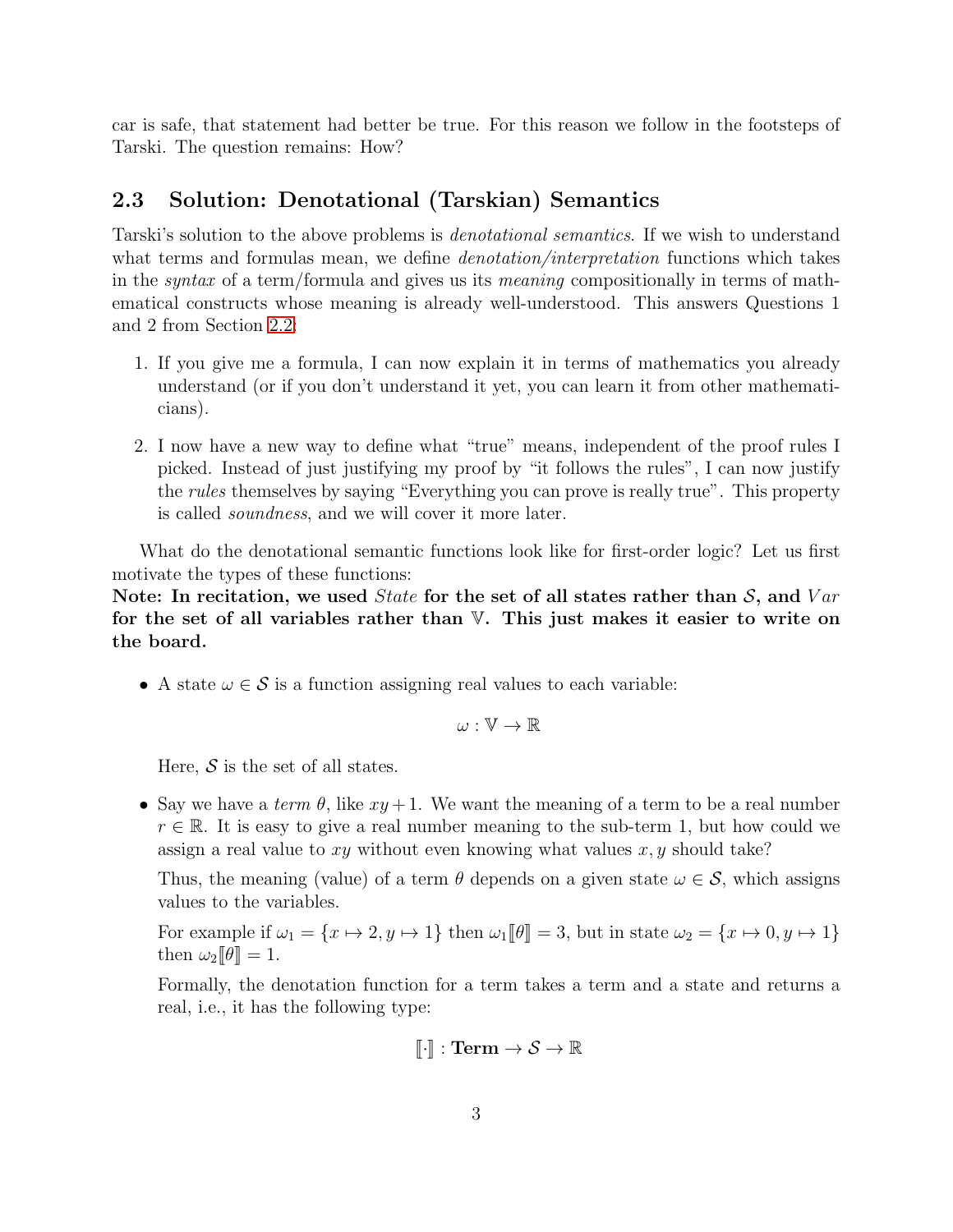Note: In recitation, we developed the semantics of terms with the notation  $\llbracket e \rrbracket_\omega$ . For uniformity and better alignment with the book and course material, we should have written it with  $\omega$  on the left, i.e., as  $\omega[\![e]\!]$  instead. The rest of these recitation notes have been updated to use this notation.

Some illustrative cases (developed on board, together with further notes below):

- The case for constants c is simple:  $\omega$ [ $c$ ] = c
- For variables x, we need to lookup the state:  $\omega \|x\| = \omega(x)$
- The remaining cases are defined *compositionally*, e.g., for  $+$ :

$$
\omega[\![\theta_1+\theta_2]\!]=\omega[\![\theta_1]\!]+\omega[\![\theta_2]\!]
$$

• Say we have a formula  $\phi$ , like  $x \geq 0$ . There are many (equivalent) ways of defining the semantics of such formulas. One such approach, which you already saw in the lectures, is to define a satisfaction relation:

$$
\omega \models \phi
$$

Read intuitively,  $\omega \models \phi$  if and only if formula  $\phi$  is true in state  $\omega$ .

In this recitation, we shall instead give a *set-valued* semantics for formulas. The meaning of  $\phi$  shall be the set of states where it is true, so formally the denotation function for a formula will have the following type:

$$
[\![\cdot]\!]: \textbf{Formula} \to \wp(\mathcal{S})
$$

Here,  $\wp(\mathcal{S})$  denotes the power set of  $\mathcal{S}$ , or in other words, the set of all subsets of  $\mathcal{S}$ . The two approaches are equivalent in the sense that  $\omega \models \phi$  if and only if  $\omega \in \phi$ .

Some illustrative cases (developed on board, together with further notes below, compare to  $\omega \models \phi$  definitions from class):

– The base cases for comparison operators ∼:

$$
\omega \in [\![\theta_1 \sim \theta_2]\!] \iff \omega[\![\theta_1]\!] \sim \omega[\![\theta_2]\!]
$$

$$
\omega \models \theta_1 \sim \theta_2 \iff \omega[\![\theta_1]\!] \sim \omega[\![\theta_2]\!]
$$

– Example compositional cases (defined with set operations):

$$
[\![\phi_1 \wedge \phi_2]\!] = [\![\theta_1]\!] \cap [\![\theta_2]\!]
$$

$$
\omega \models \phi_1 \wedge \phi_2 \iff \omega \models \phi_1 \text{ and } \omega \models \phi_2
$$

$$
[\![\phi_1 \vee \phi_2]\!] = [\![\theta_1]\!] \cup [\![\theta_2]\!]
$$

$$
\omega \models \phi_1 \lor \phi_2 \iff \omega \models \phi_1 \text{ or } \omega \models \phi_2
$$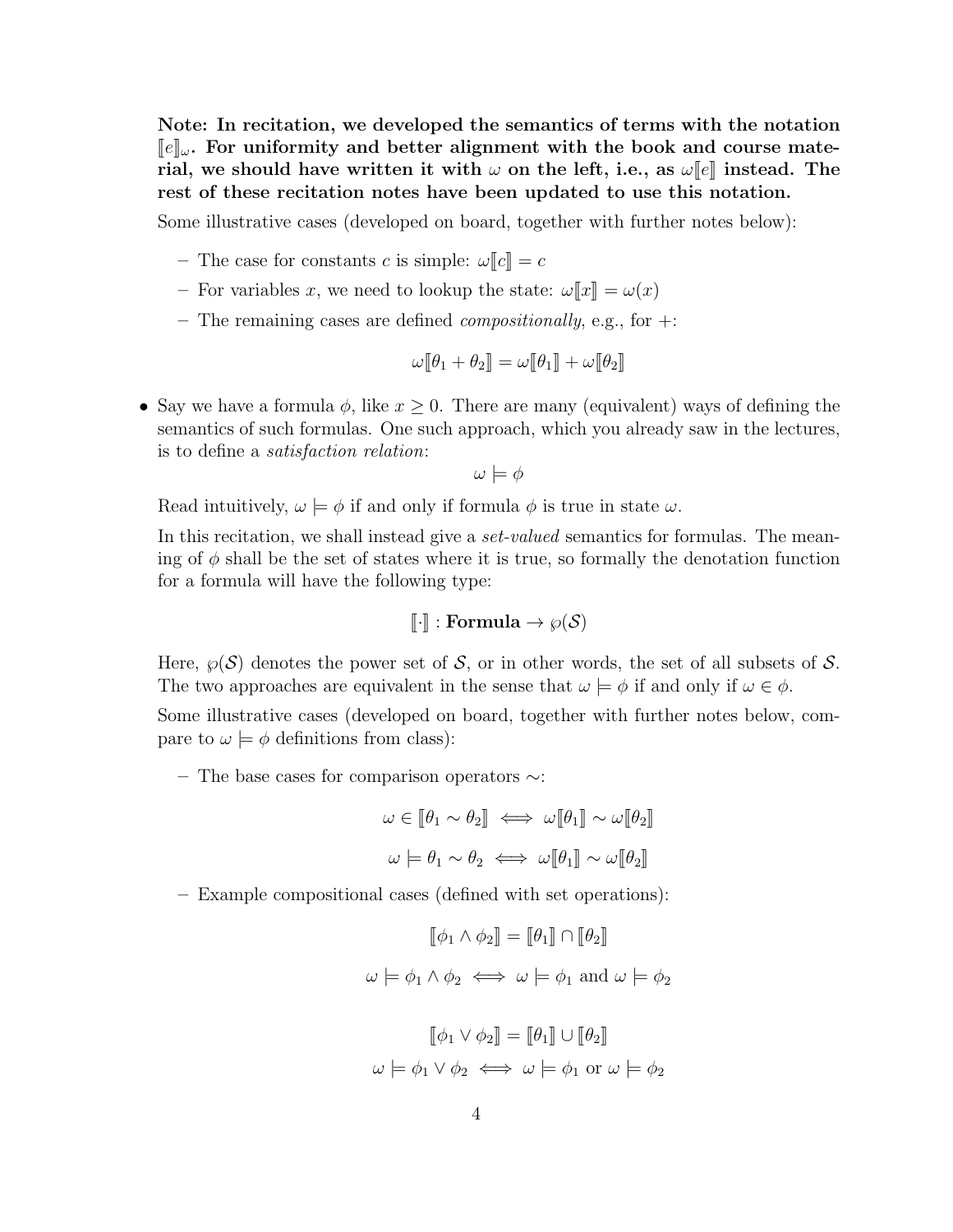– The case for quantifiers:

$$
[\![\forall x \, \phi]\!] = \{\omega \mid \text{for all } d \in \mathbb{R}, \, \omega_x^d \in [\![\phi]\!] \}
$$

$$
\omega \models \forall x \, \phi \iff \omega_x^d \models \phi \text{ for all } d \in \mathbb{R}
$$

- Notice how the same formula can be true or false in different states. We say that a formula  $\phi$  is
	- Valid iff  $\llbracket \phi \rrbracket = S$  (the set of all possible states). For example,  $x < 0 \vee x \ge 0$  is valid because it is true for all  $x$ .
	- Falsifiable iff it is not valid, i.e.,  $[\![\phi]\!] \neq \mathcal{S}$ . For example,  $x \leq 0$  is falsifiable because it is false in state  $\omega_1$ .
	- Satisfiable iff  $\llbracket \phi \rrbracket \neq \emptyset$  All valid formulas are satisfiable, but satisfiable formulas might be falsifiable instead of valid. For example, the formula  $x \leq 0$  is satisfiable (in state  $\omega_2$ ) but not valid.
	- Unsatisfiable iff it is not satisfiable, i.e.,  $\llbracket \phi \rrbracket = \emptyset$ . Unsatisfiable formulas are always falsifiable and never valid. For example,  $x > 0 \land x < 0$  is unsatisfiable, because no value of x can satisfy both conjuncts at the same time.
- When we prove formulas, we are proving *validity* of that formula.

The interpretation functions are defined inductively. Some of the cases, especially for terms, are so simple as to seem unnecessary. Consider the case for addition:

$$
\omega[\![\theta_1+\theta_2]\!]=\omega[\![\theta_1]\!]+\omega[\![\theta_2]\!]
$$

What is this saying? It may help to look at the types: the interpretation function for terms should take a piece of syntax (and state) and return a real number.

So this equation says that whenever we see two terms  $\theta_1, \theta_2$  joined together with the + symbol, we compute its meaning by first figuring out what  $\theta_1$  and  $\theta_2$  mean and adding together the resulting real numbers. This case is boring precisely because the meaning of + on real numbers is already well-understood, but this precision will pay off for more complicated constructs (like differential equations).

Most notably, the  $+$  symbol on the left is a piece of syntax, while the  $+$  symbol on the right is the usual addition operator over the reals.

Let's look at another deceptively simple case: universal quantifiers. The formula  $\forall x \phi$ should be true when  $\phi$  is true "for all" values of x. To make this easier to write down, we use the notation  $\omega_x^d$  to say "the state  $\omega$ , except it maps x to d".

$$
[\![\forall x \phi]\!] = \{\omega \mid \text{for all } d \in \mathbb{R}, \omega_x^d \in [\![\phi]\!] \}
$$

What's interesting here other than the new notation? The interesting thing is that there are uncountably many real numbers  $d$ , most of which do not have a nice finite representation on a computer.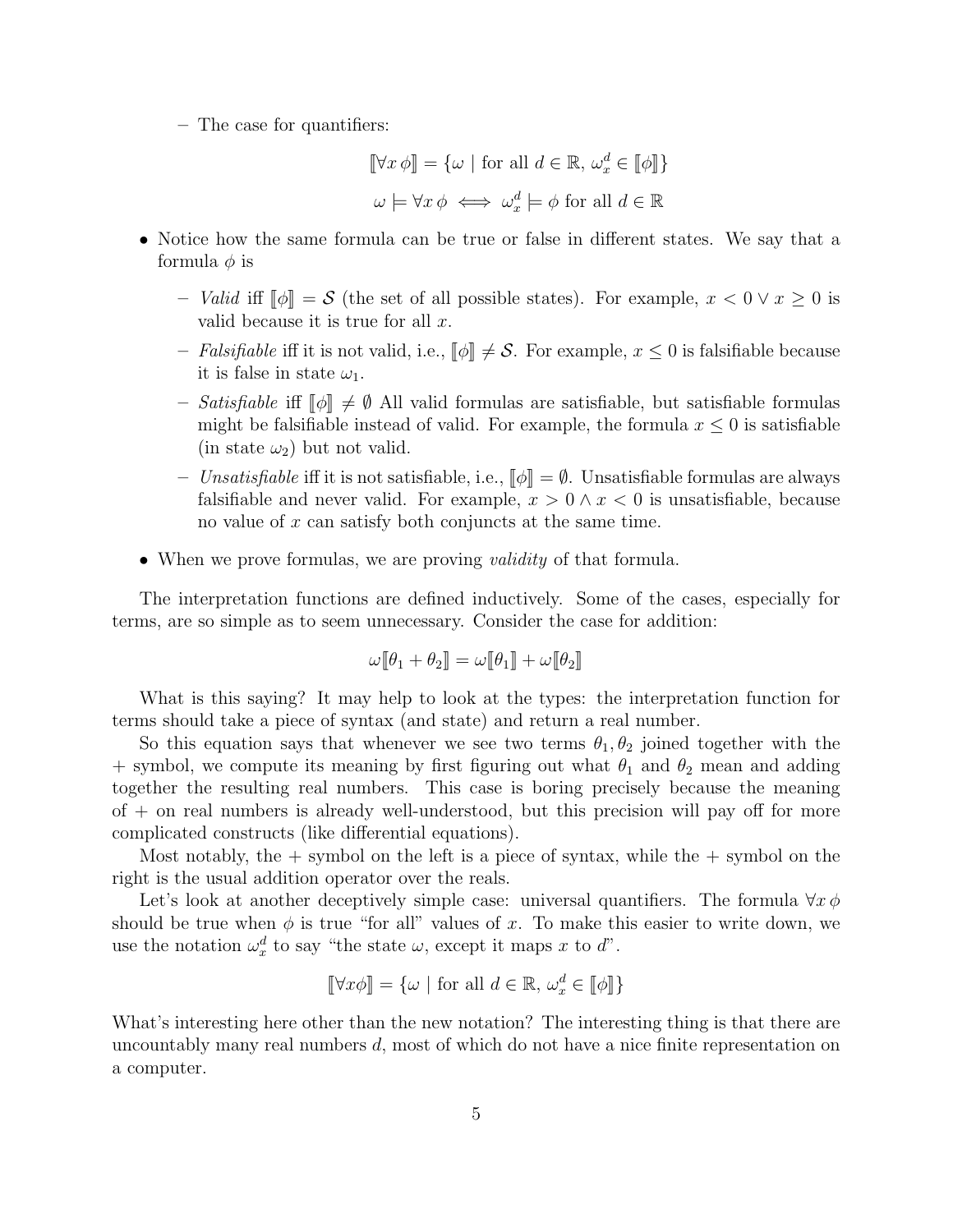In fact, writing down a transcendental like  $\pi, e$  would be quite impossible when typing a theorem into KeYmaera X (these numbers have infinite decimal expansions, and the only numeric literals we can type into KeYmaera X are finite), but it is quite easy to include these numbers in our semantics by just saying "all  $d \in \mathbb{R}$ ". One way to help clarify the difference between syntax and semantics is that the meaning of a formula  $\phi$  has to talk about infinite constructs, like real numbers, but the syntax only gives us a finite way to write down those formulas. Since semantics is about reducing syntax to mathematics, quantifying over infinite sets is no problem: mathematics has been dealing with infinity for a long time.

#### Exercise 2:

Use the  $\omega_x^d$  notation to write the semantics rule for  $[\exists x \phi]$ .<br>Approximately Answer:  $[\exists x \phi] = {\omega \mid \text{for some } d \in \mathbb{R}, \omega_x^d \in [\phi]}$ 

#### Exercise 3:

Are the following formulas valid/satisfiable/unsatisfiable?

- $x \leq 0 \vee x \geq 1$
- $\forall x \, (x \leq 0 \vee x \geq 1)$
- $\bullet \exists y \, y < x$

#### Answer:

- $x \leq 0 \vee x \geq 1$  is satisfiable but not valid.
- $\forall x (x \leq 0 \lor x \geq 1)$  is unsatisfiable.
- $\exists y \, y < x$  is valid (and satisfiable).

Note: Make sure that you understand these answers, and especially the unsatisfiability of the second formula! Carefully study the definition of validity, satisfiability, and unsatisfiability if you have trouble with them.

## 3 Demo: KeYmaera X

Note: We went through using KeYmaera X to search for a counterexample for the first question of Exercise 3, and used it to prove the validity of the formulas in the remaining two (the second formula is unsatisfiable, so its negation is valid).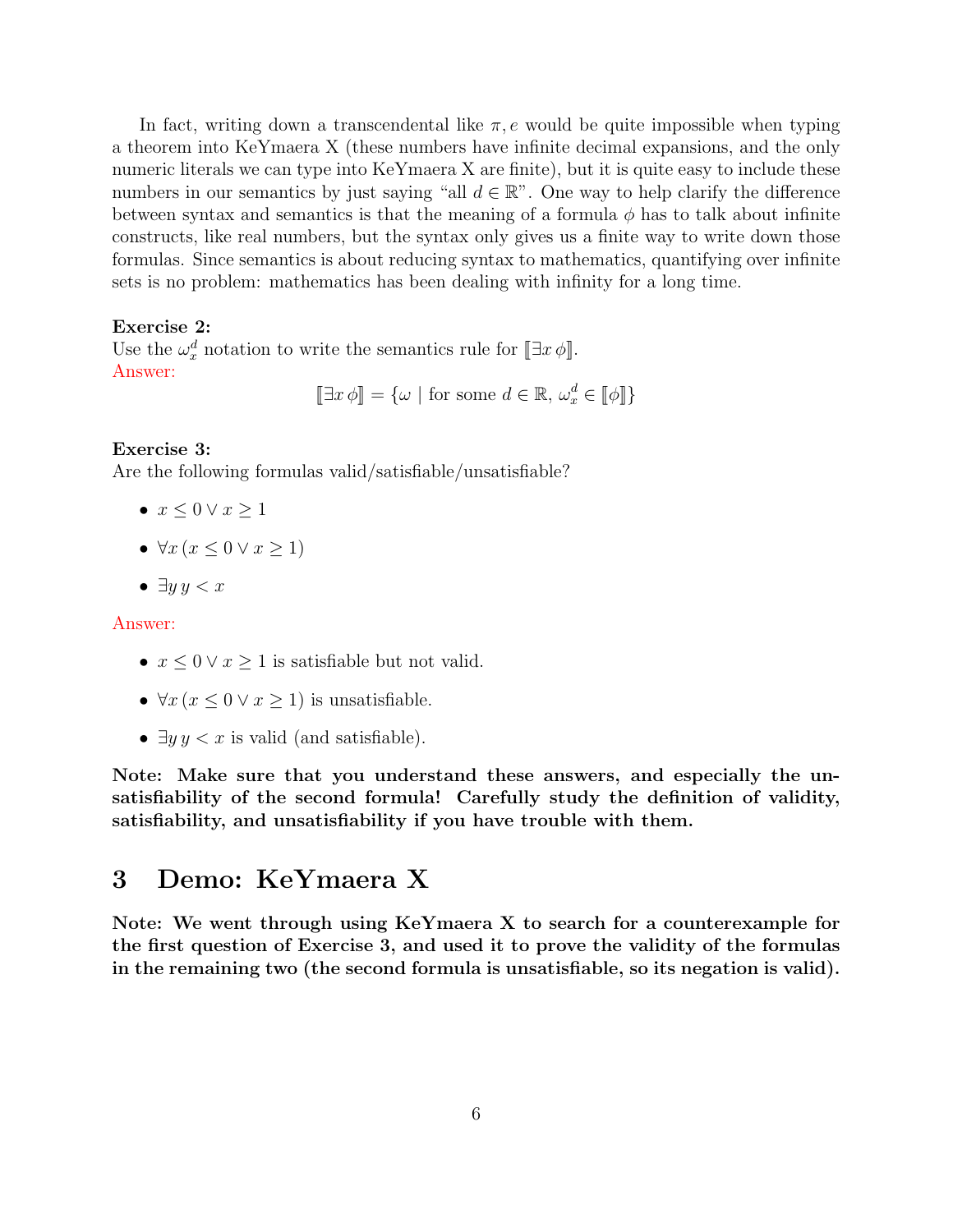# 4 Differential Equations as Programs

For this course, we shall view differential equations as programs. To run the program  ${x' = f(x) \& Q}$  we evolve (nondeterministically) along the ODE  ${x' = f(x)}$ , but only so long as domain constraint Q holds true.

Let's start by describing the semantics of ODEs informally, then make them formal. This will be by far the most complicated semantics of the day.

### 4.1 Informal Semantics

The semantics of an ODE should tell us when the ODE can take us from an initial state  $\omega$ to a final state  $\nu$ . Consider the following ODE as a running example:

$$
\{x' = -y, y' = x\}
$$

A simple way to visualize this ODE is to draw its direction field: at each point on the  $xy$ -plane, draw a vector corresponding to the RHS of the ODEs evaluated at that point. Here, there is no domain constraint, so the ODEs are allowed to evolve within all of the xy-plane (shaded in green).



Now, if the initial state  $\omega$  was the red point  $(x = 1, y = 0)$ , then the ODE program runs by following the red arrows of the direction field (tracing out the red circle shown above).

But when do we *stop* running the program? This is where nondeterminism comes in: the program can follow the red arrows for as long as it likes. In the running example, this means we can run the program from  $\omega$  to any final state  $\nu$  which lies on the unit circle.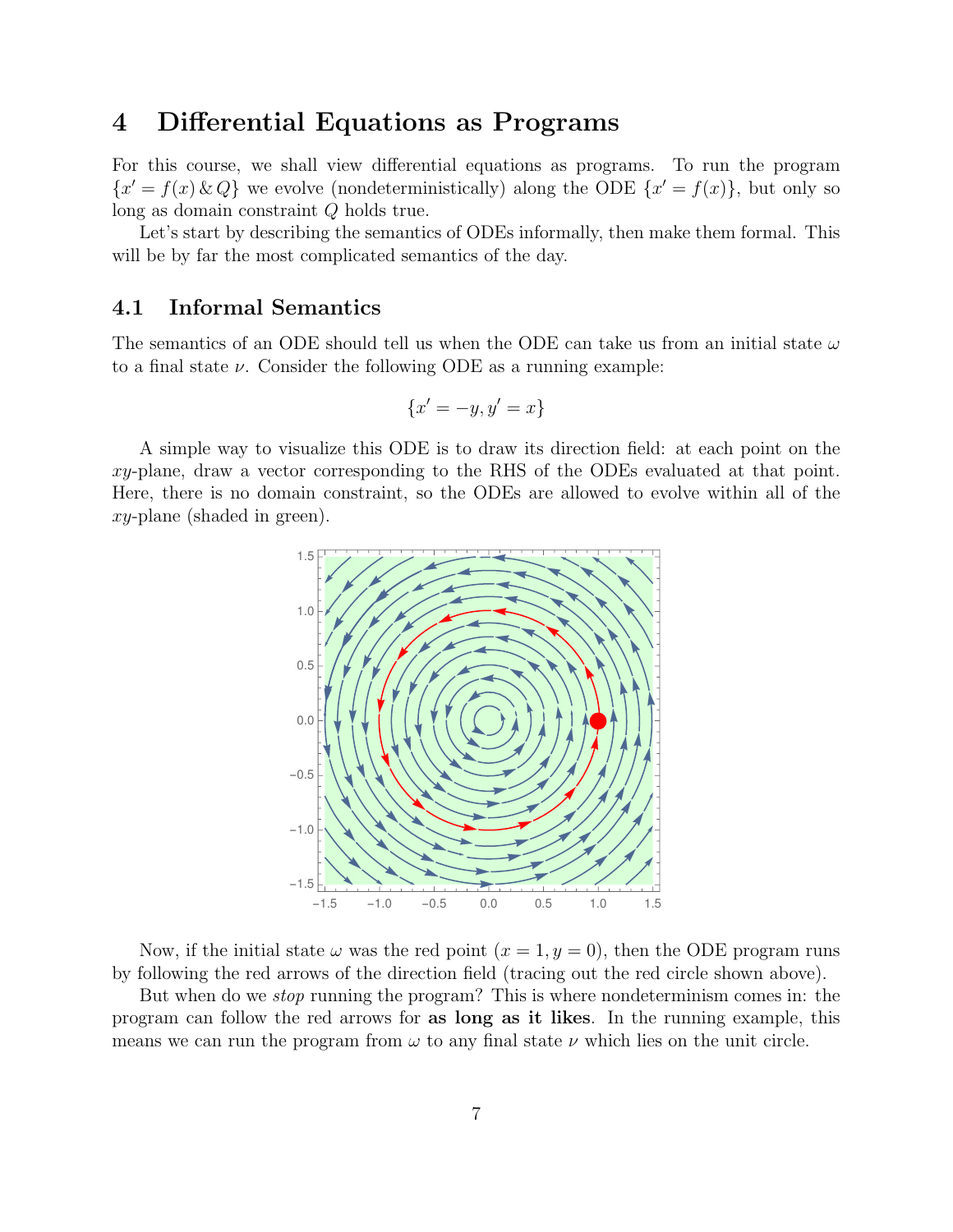The other way to *stop* the program is to add a domain constraint, e.g.:

$$
\{x'=-y,y'=x\,\&\,y\geq -x\}
$$

This can again be visualized on the  $xy$ -plane, but this time, we shall cut off the region  $y < -x$ , leaving us only with the shaded green region:



We can still run the ODE program for as long as we like, **but only while satisfying** the domain constraint. This means that we can now only reach final states  $\nu$  can are somewhere on the red trajectory shown above.

#### 4.2 Formal Semantics

Let us put the informal semantics down more formally. Specifically, we shall specify when we can get from an initial state  $\omega$  to final state  $\nu$  by following the program  $\{x' = f(x) \& Q\}.$ 

Notice that we have the initial state  $\omega$  and a system of differential equations  $\{x' = f(x)\}\$ which makes this an initial value problem (IVP). We can talk about a solution  $\varphi$  of this IVP obeying:[2](#page-7-0)

$$
\varphi \text{ obeys the derivative constraints}
$$
  

$$
\varphi(0) = \omega,
$$
  

$$
\varphi'(r) = f(\varphi(r))
$$
  
Initial state

For the class of ODEs in this course, such a solution  $\varphi$  always exists for some time  $r \geq 0$ (but not always  $r = \infty$ ).<sup>[3](#page-7-1)</sup>

<span id="page-7-0"></span><sup>&</sup>lt;sup>2</sup>See Lecture 2 slides, and Definition 2.6 of the textbook for a precise definition of when  $\varphi$  obeys the derivative constraints.

<span id="page-7-1"></span><sup>&</sup>lt;sup>3</sup>In fact, the solution is also unique, and can be extended to its maximal interval of existence. This is by the Picard-Lindelöf theorem, because all terms we can write down in  $dL$  are locally Lipschitz continuous.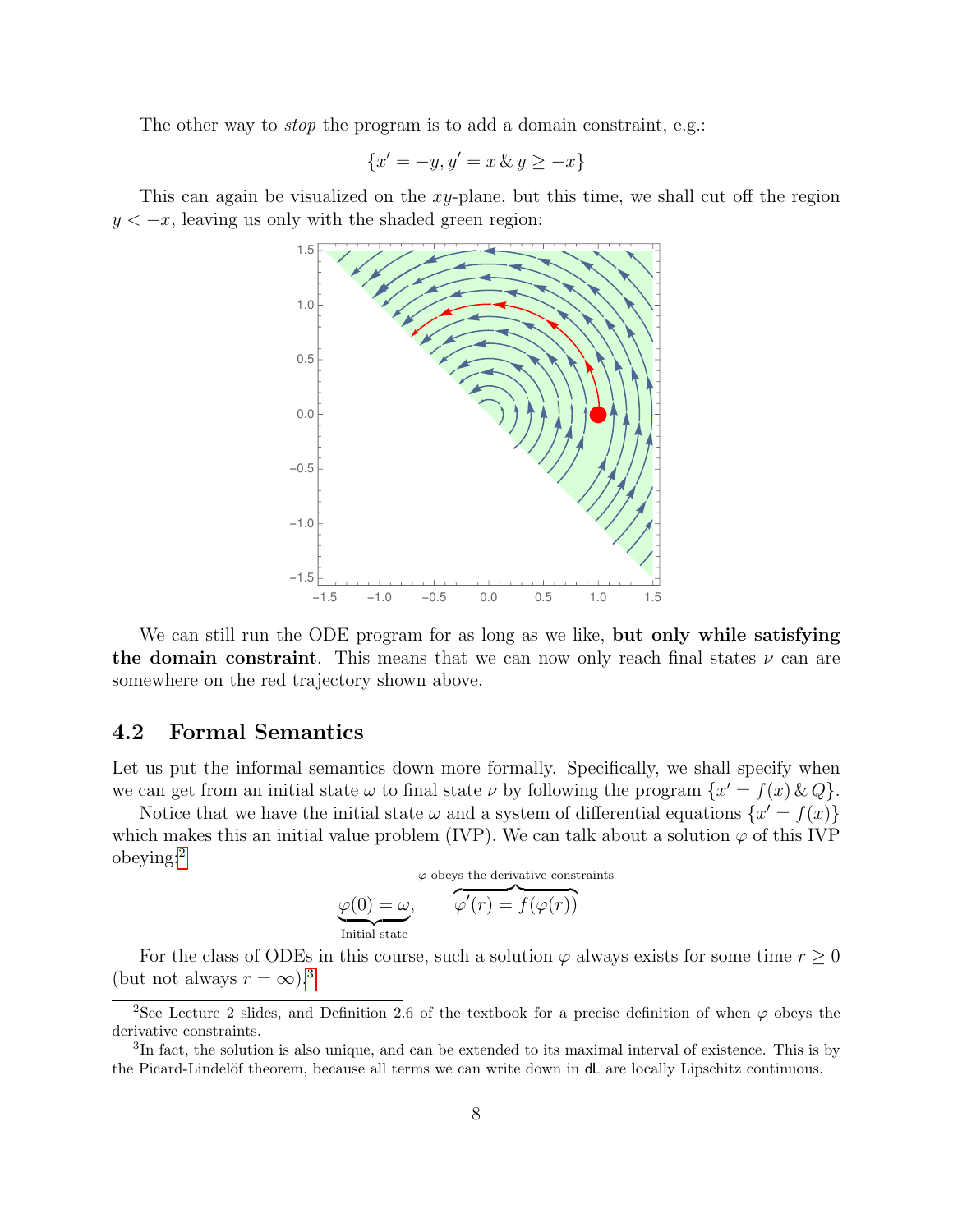But what does  $\varphi$  look like? It is a function that will tells us what the state is at each moment in its domain of definition (the time interval  $[0, r]$ ):

$$
\varphi : [0, r] \to \mathcal{S}
$$

Since  $\varphi$  is the solution to our IVP, it must be a solution at time 0:

$$
\varphi(0)=\omega
$$

Similarly, the state reached at the end of the solution at time  $r$  shall be our final state:

$$
\varphi(r)=\nu
$$

For  $\varphi$  to be the solution, it must satisfy the derivative constraints:

$$
\varphi(t)(x') = \frac{d\varphi(t)(x)}{dt}(t) \text{ exists for all } t \in [0, r]
$$

$$
\varphi(t) \in [x' = f(x)] \text{ for all } t \in [0, r]
$$

Moreover,  $\varphi$  must stay inside the domain constraint  $Q$  for its entire duration.

$$
\varphi(t) \in [ \! [ Q ] \! ] \text{ for all } t \in [0, r]
$$

Notice that the previous two clauses just expand the following from the lecture:

$$
\varphi(t) \models x' = f(x) \land Q \text{ for all } t \in [0, r]
$$

Finally, for all variables not mentioned in the ODE  $\{x' = f(x)\}\text{, } \varphi$  should hold their values constant.

$$
\varphi(t)(z) = \varphi(0)(z) = \omega(z) \text{ for all } z \notin \{x, x'\} \text{ for all } t \in [0, r]
$$

Writing all of the above down each time is a bit of a mouthful. We have special notation to say that  $\varphi$  obeys both the derivative constraint and the domain constraint. Specifically, for a function  $\varphi : [0, T] \to S$  with  $T \geq 0$ , we write  $\varphi \models {\{x' = f(x)\}\land Q}$  iff for all  $\tau \in [0, r]$ :

1. 
$$
\varphi(\tau)(x') = \frac{d\varphi(t)(x)}{dt}(\tau)
$$
 exists  
\n2.  $\varphi(\tau) \in [x' = f(x)]$   
\n3.  $\varphi(\tau) \in [Q]$   
\n4.  $\varphi(\tau)(z) = \varphi(0)(z)$  for all  $z \notin \{x, x'\}$